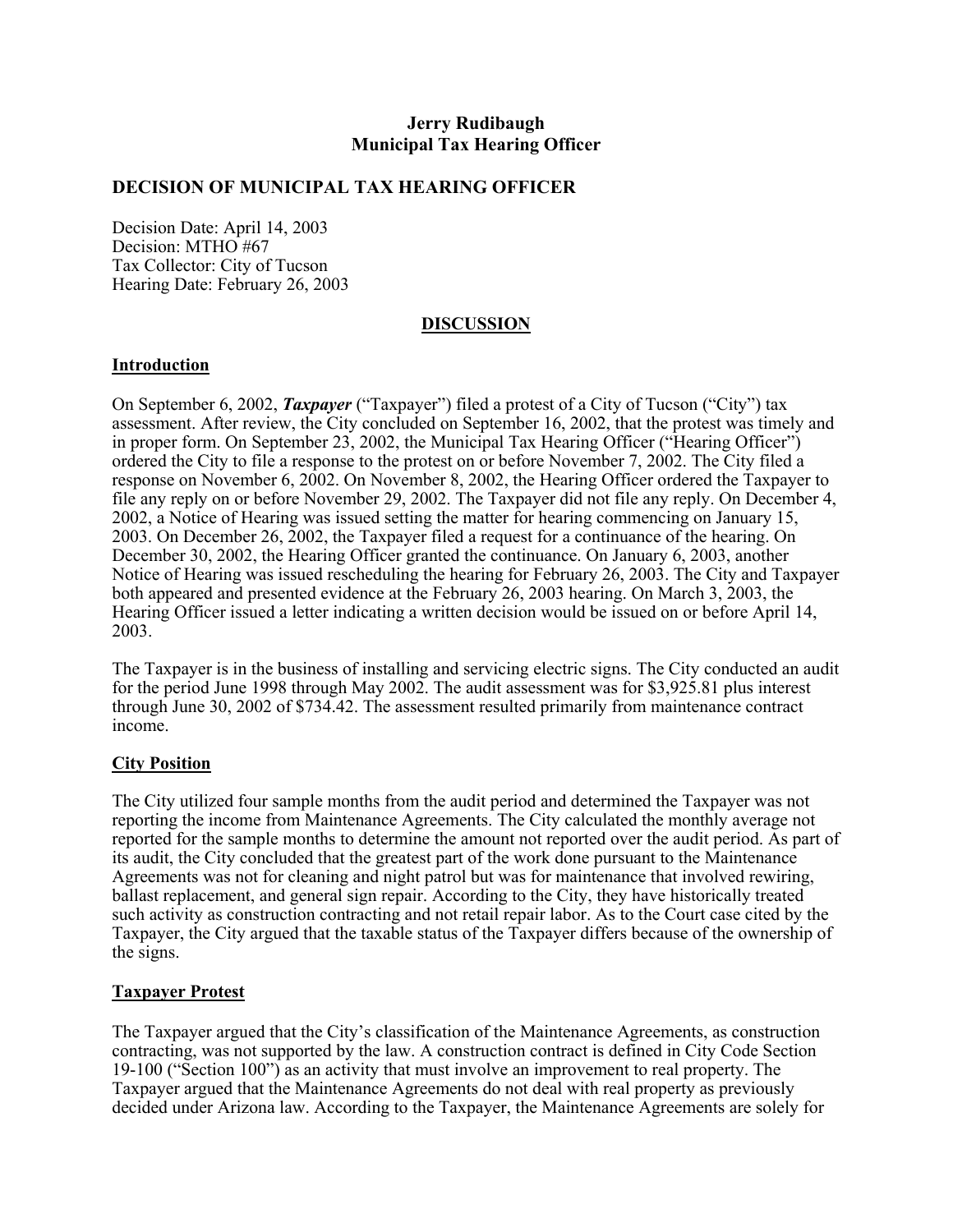signs mounted on buildings and poles. The Taxpayer relied upon an Arizona Court of Appeals ("Court") case that held that billboards erected on real property were personal property rather than fixtures for transaction privilege tax purposes. In the case cited by the Taxpayer, the Court employed the reasonable person test as the analytical framework for characterizing the billboards. The reasonable person test asks, "Would the ordinary reasonable person validly assume that the article in question belongs to and is part of the real estate on which it is located." The owner of the billboards in question leased the real property where they were erected and the owner of the billboards retained the right to remove the billboards at the end of the lease. The evidence demonstrated that the owner did regularly remove the billboards and erect them elsewhere when the lease expired.

In this case, the Taxpayer asserts the on-premise signs that are subject to the Maintenance Agreements are for business signs that are the property of the sign owner, often a tenant, who has the right to remove the sign at the termination of their lease. According to the Taxpayer, the signs are designed to be easily removed. In light of the reasoning in the Court case cited, the Taxpayer concluded there was no meaningful distinction to be made between billboards erected upon real property and signs, which are simply attached to realty. For that reason, the Taxpayer concluded the Maintenance Agreements are not subject to the transaction privilege tax.

Even if one concluded the signs constituted real property, the Taxpayer argued the nature of the services performed pursuant to the Maintenance Agreements couldn't be characterized as construction contracting. The Taxpayer cited an Arizona Department of Revenue ("ADOR") ruling that concluded that:

The gross proceeds of sales or gross income derived from the sale of contracts that provide for the performance of non-taxable services is not subject to transaction privilege tax under the prime contracting classification.

The Taxpayer asserted the Maintenance Agreements provide for a broad range of optional services some of which such as "cleaning" and "night patrol" are clearly non-taxable services. As a result, the Taxpayer argued that the City cannot establish a blanket tax upon the gross income of the Maintenance Agreements that include both taxable and non-taxable services. The Taxpayer further argued that the City must audit the Maintenance Agreements to determine if it was a potentially taxable class of activity. According to the Taxpayer, the City should then audit the actual services provided in order to make an appropriate determination whether a taxable service had been provided by the Taxpayer. At the hearing, the Taxpayer also questioned the City's sample methodology in performing the audit. According to the Taxpayer, the City has included some out-of-City activity as part of their sample.

#### **ANALYSIS**

The primary issue is whether or not the Taxpayer is repairing or maintaining real property. The Taxpayer has relied upon a Court case holding that billboards erected on real property were personal property rather than fixtures. As the Taxpayer noted the Court utilized a reasonable person test in reaching its conclusion. We shall also utilize a reasonable person test in this case. The reasonable person test asks," Would the ordinary reasonable person validly assume that the article in question belongs to and is a part of the real estate on which it is located."

Unlike the billboards which generally have no relationship to the real estate other than being located on such property, we find the signs in this case are directly associated with the land on which they are located. The signage would not be useable at another location unless the business moved to another location. The Hearing Officer concludes the ordinary reasonable person would assume the signage belongs to and is part of the facility on which it is located. As such, the Hearing Officer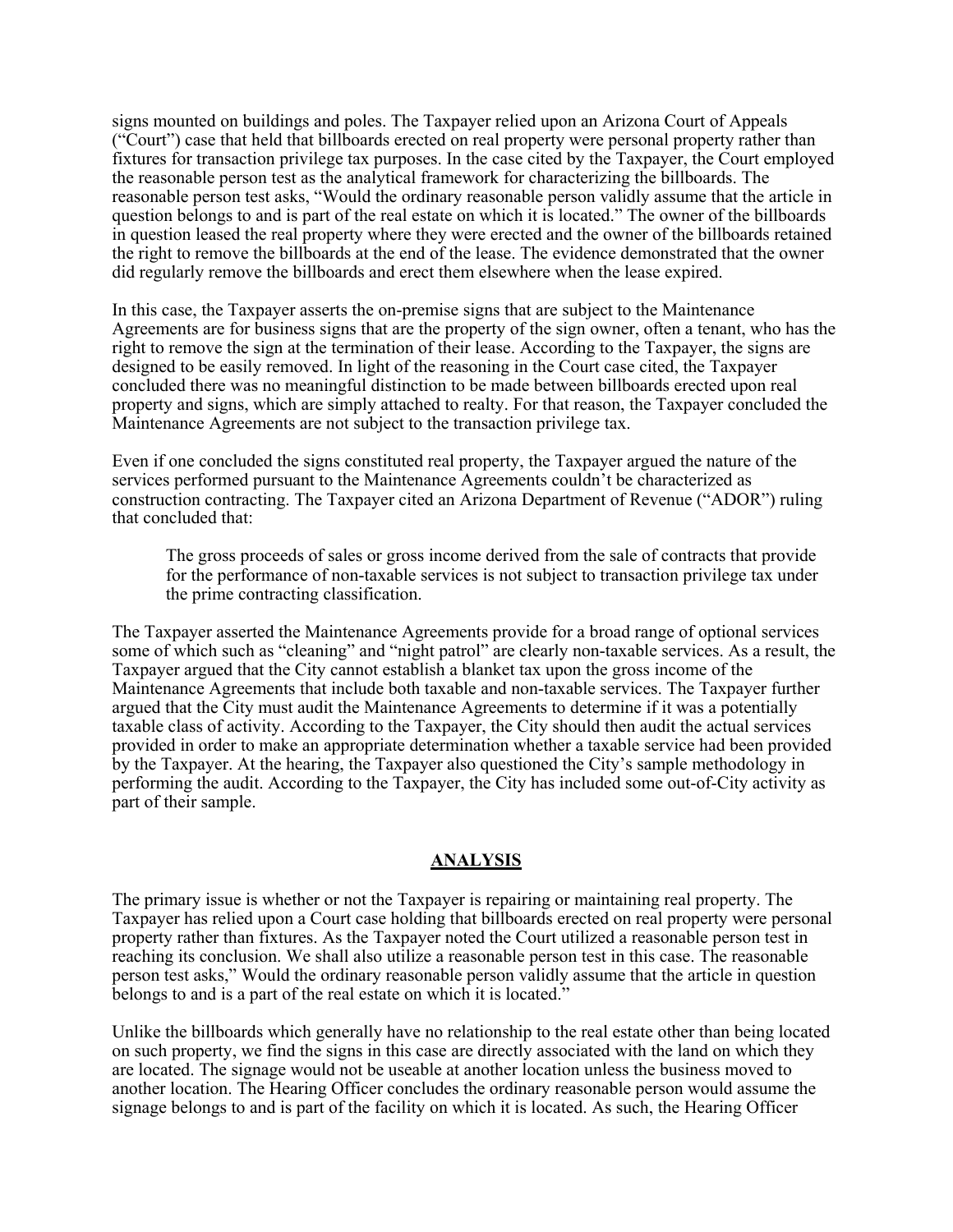concludes the Taxpayer is repairing or maintaining real property.

It is also clear from the evidence that the Taxpayer performed both contracting services and nontaxable services pursuant to its Maintenance Agreements. While the Maintenance Agreements -don't reflect how much, if any, of the services are for contracting and how much are for non-taxable services, we do find it is appropriate to make that determination if the Taxpayer has sufficient documentation to support a breakdown between contracting services and non-taxable services. The Taxpayer did provide job reports in order to support their testimony that 60 to 70 percent of the activities are for non-taxable services. Even if that testimony is accurate, we don't find that the activity level necessarily reflects the monetary breakdown between contracting services and nontaxable services. As a result, we find that the Taxpayer has failed to meet its burden of proof of how much of its income is associated with non-taxable services. Without such breakdown, the Hearing Officer concludes the City's designation of all the income from the Maintenance Agreements as contracting income was appropriate. Lastly, the Taxpayer raised the issue at the hearing that the City had included some non-City Maintenance Agreements as part of its sample. Clearly, non-City Maintenance Agreements are not taxable by the City. If there were such Agreements included by the City, this assessment must be revised by removing such Agreements.

# **FINDINGS OF FACT**

- 1. On September 6, 2002, the Taxpayer filed a protest of a City tax assessment.
- 2. After review, the City concluded on September 16, 2002 that the protest was timely and in the proper form.
- 3. On September 23, 2002, the Hearing Officer ordered the City to file a response to the protest on or before November 7, 2002.
- 4. The City filed its response on November 6, 2002.
- 5. On November 8, 2002, the Hearing Officer ordered the Taxpayer to file any reply on or before November 29, 2002.
- 6. The Taxpayer did not file any reply.
- 7. On December 4, 2002, a Notice of Hearing was issued setting the matter for hearing commencing on January 15, 2003.
- 8. On December 26, 2002, the Taxpayer filed a request for a continuance of the hearing.
- 9. On December 30, 2002, the Hearing Officer granted the continuance.
- 10. On January 6, 2003, another Notice of Hearing was issued rescheduling the hearing for February 26, 2003.
- 11. On March 3, 2002, the Hearing Officer issued a letter indicating a written decision would be issued on or before April 14, 2003.
- 12. The Taxpayer is in the business of installing and servicing electronic signs.
- 13. The City conducted an audit for the period June 1998 through May 2002.